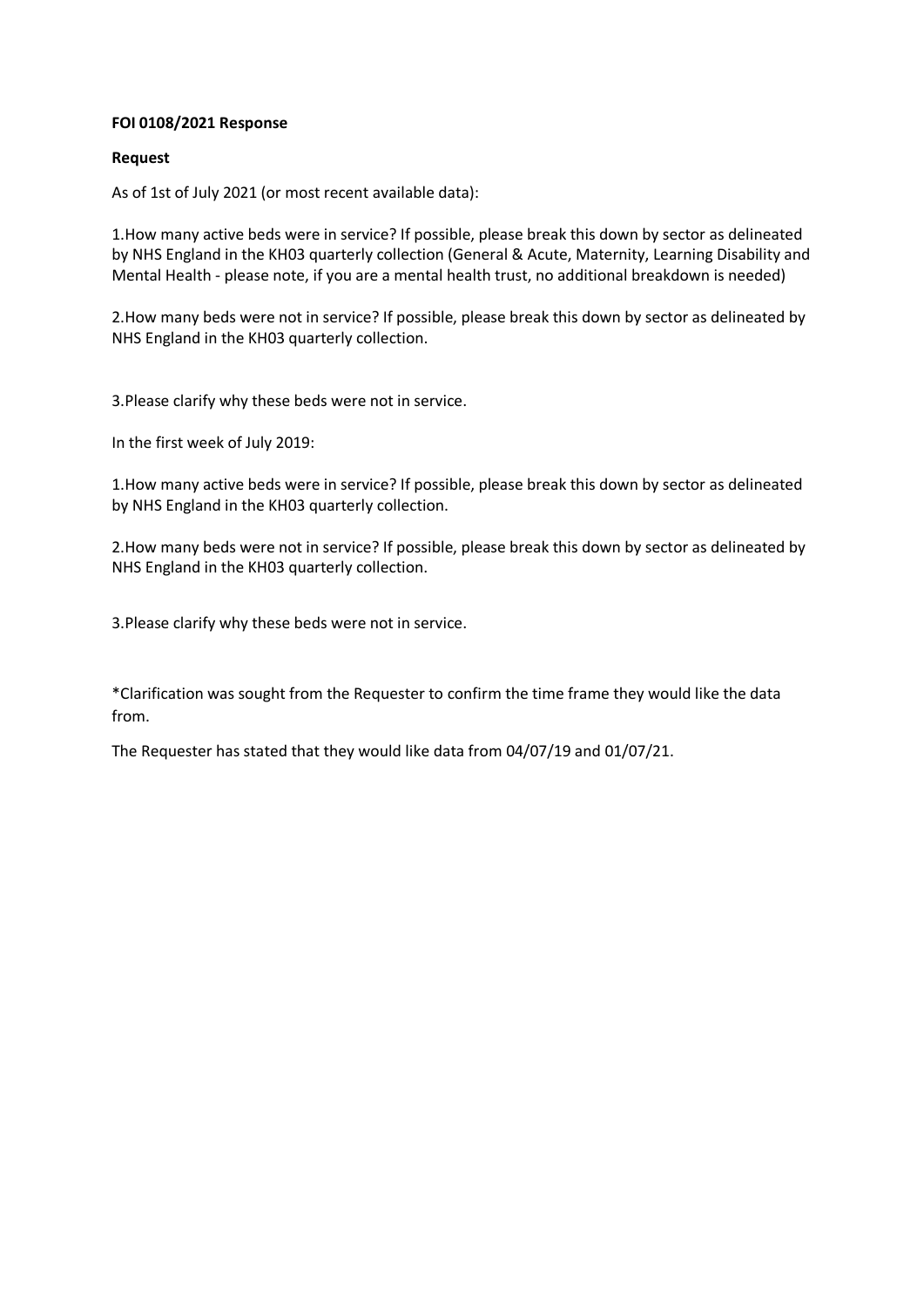## **Response**

**As of 1st of July 2021 (or most recent available data):**

**1. How many active beds were in service? If possible, please break this down by sector as delineated by NHS England in the KH03 quarterly collection (General & Acute, Maternity, Learning Disability and Mental Health - please note, if you are a mental health trust, no additional breakdown is needed)**

As of 1<sup>st</sup> July 2021 there were 680 active bed within Birmingham and Solihull Mental Health Trust

Please note that the Trust have interpreted 'active beds in service' as available beds, regardless of whether they were occupied.

**2. How many beds were not in service? If possible, please break this down by sector as delineated by NHS England in the KH03 quarterly collection.**

There were Nil (0) beds.

#### **3. Please clarify why these beds were not in service.**

N/A, please refer to the response provided for question 2.

#### **In the first week of July 2019:**

**1. How many active beds were in service? If possible, please break this down by sector as delineated by NHS England in the KH03 quarterly collection.** 

As of 4<sup>th</sup> July 2019 there were 701 active bed within Birmingham and Solihull Mental Health **Trust** 

Please note that the Trust have interpreted 'active beds in service' as available beds, regardless of whether they were occupied.

## **2. How many beds were not in service? If possible, please break this down by sector as delineated by NHS England in the KH03 quarterly collection.**

The Trust is unable to confirm the number of beds that were not in service. This is because the requested data was not readily captured within our systems until 2020.

Obtaining the requested data will require measures that exceed the threshold of carrying out this task.

The Trust therefore, rely on exemption Section 12 of the Freedom of Information Request to deny this aspect of your request.